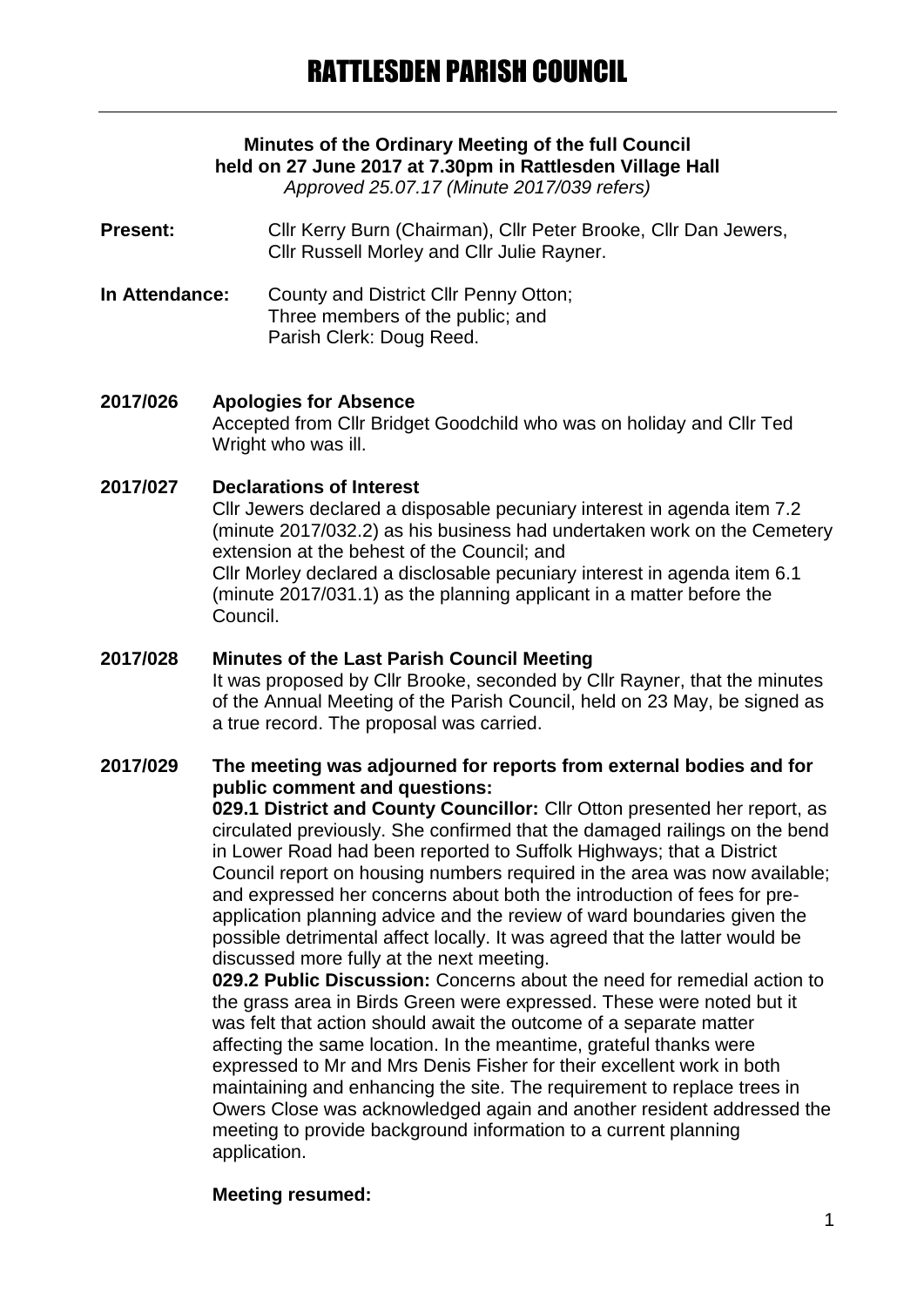# **2017/030 Parish Clerk's Report**

The Clerk's report was noted. There were no matters arising.

# **2017/031 Planning**

**031.1 Applications:** *Cllr Morley left the meeting for this item.*

1788/17 and 1789/17 Avis**,** Lower Road - erection of single-storey side and rear extension and Listed Building Consent. The Council had no objection. **031.2 Applications - Responses:** Given deadlines in advance of the meeting, councillors had necessarily considered applications:

1128/17 Barn C, White house Farm, Felsham Road - internal alterations to layout. The Council had no objection;

1545/17 10 Top Road - erection of a two-storey side extension. The Council had no objection;

1716/17 Walnut Tree Farm, Mitchery Lane - erection of a four-bay garage with gym/home office over following demolition of existing out-buildings. The Council had no objection; and

1547/17 5 Old Hall Meadow - erection of a shed. The Council had no objection.

**031.3 Decisions:** It was noted that applications 0586/17 6 Rectory Meadow, 1545/17 10 Top Road, 1271/17 Holly Bush Farmhouse, Hollybush Lane, 1128/17 Barn C, White house Farm, Felsham Road and 1716/17 Walnut Tree Farm, Mitchery Lane had been granted.

# **2017/032 Finance**

**032.1 Financial Report:** The report to 31 May was received. It was noted that the TSB current account stood at £9,338.54 and the deposit account at £19,501.21 further to which it was proposed by Cllr Burn, seconded by Cllr Morley, that the reconciliation be approved and duly signed. The proposal was carried.

**032.2 Payments and Income:** *Cllr Jewers left the meeting for this item.* It was proposed by Cllr Morley, seconded by Cllr Rayner, that the schedule of payments be approved. The proposal was carried. The schedule comprised the following:

- Litter-picker: salary (June) £144.98;
- Clerk: salary (June) £309.69;
- HMRC: PAYE (June) £77.20;
- ◆ Norman S Morley: Cemetery extension work £600.00 + £120.00 VAT;
- Mr Roger Heard: 447th Bomber Group Memorial grass-cutting £120.00 (Section 137 expenditure);
- The Felsham Gardeners: Cemetery grass-cutting £380.00;
- ◆ Mid Suffolk District Council: annual cost for bin emptying £395.00 + £79.00 VAT;
- Anglian Water: Cemetery water £15.39; and
- G D Jewers & Son: Cemetery extension fencing £54.46 + £75.89 VAT (product of an invoice which included both expenditure and income). Income received was duly noted as follows:
- TSB: business (deposit) account interest (June) £0.83;
- HMRC: 2016-2017 VAT refund £1,674.37;